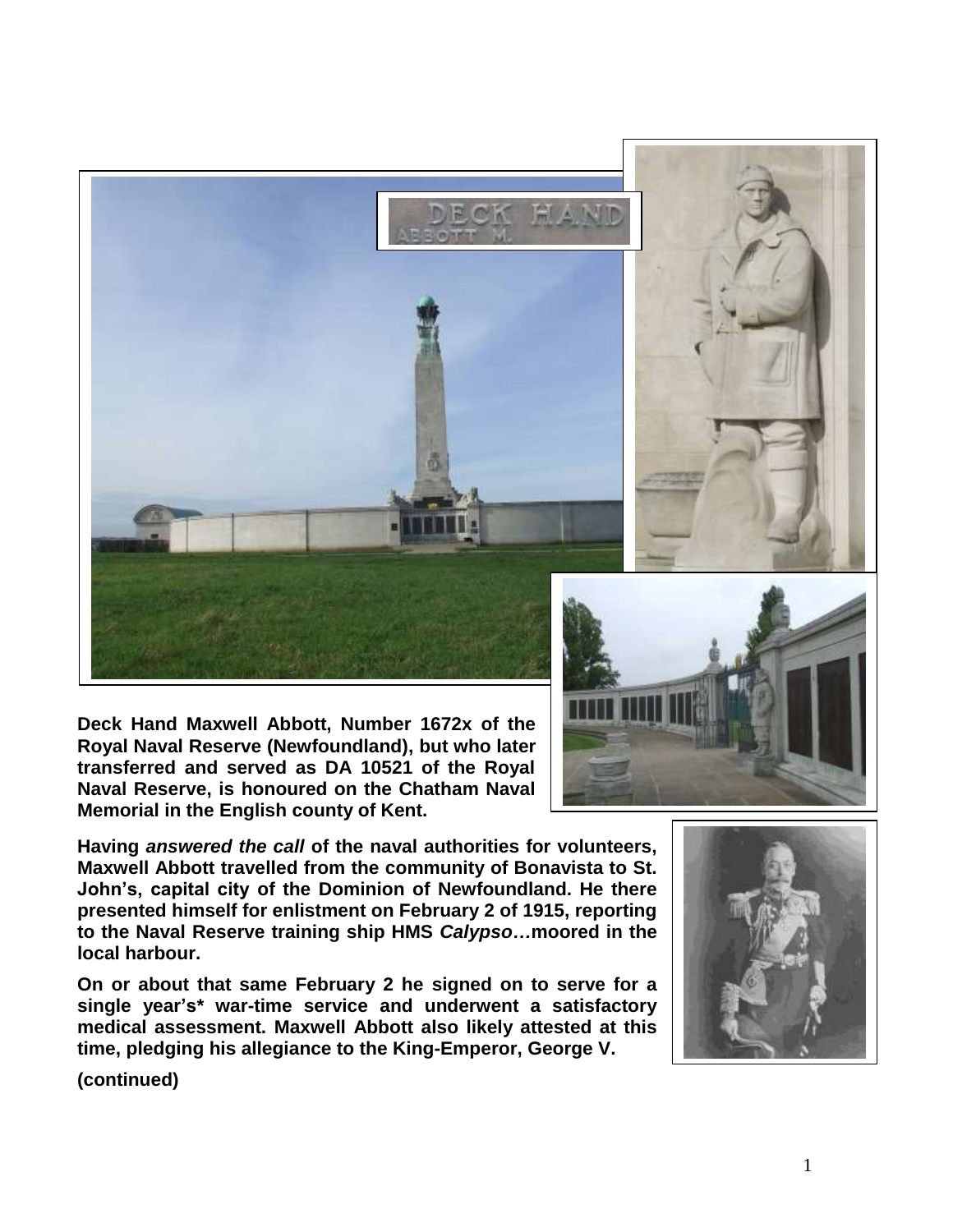**web-site and taken in or about 1935.) (Right:** *At the outset of their career, the Calypso-Class ships were apparently considered to be superior vessels. Hybrids powered by both steam and sail - they were able to police the* 

**(Preceding page:** *George V, by the Grace of God, of the United Kingdom of Great Britain and Ireland and of the British Dominions beyond the Seas, King, Defender of the Faith, Emperor of India***:** *as a boy and young man he had served in the Royal Navy from 1877 until 1891 and always retained a fondness for the Senior Service***. – The photograph of the King attired in the uniform of an Admiral of the Fleet is from** *the Royal Collection Trust*

*outer reaches of the British Empire most efficiently and economically. The rapid progress in engine technology, however, was to mean that HMS Calypso and her sister-ships would soon be out-classed by newer vessels***. – This Royal Navy photograph, taken before 1902 when the drill-hall was reportedly built on her upper deck and the funnel removed, is from** *Wikipedia***)**

*\*In the early days of the War, perhaps because it was felt by the authorities that it would be a conflict of short duration, the recruits enlisted for only a single year. As the War progressed, however, this was obviously going to cause problems and the men were encouraged to re-enlist***.** *Later recruits – as of or about May of 1916 - signed on for the 'Duration' at the time of their original enlistment.*

**(Right above:** *The White Ensign has been flown by the Royal Navy in its present form since about the year 1800 although other naval ensigns had existed for at least two centuries. It consists of a red St. George's Cross – the national flag of England - on a white field with the Union Flag\* in the upper canton.*

*\*The Union Flag is commonly referred to as the 'Union Jack'; this is, in fact, a misnomer since a flag is referred to as a 'Jack' only when flown from the bow of a ship.*

**(Right above:** *Recruits of the Royal Naval Reserve (Newfoundland) seen here in front of HMS 'Calypso'. The shed-like superstructure seen behind them had been built onto the ship in 1902 to serve as a drill-hall. Whether the vessel was still 'Calypso', or had become 'Briton' by this time (see further below) is not clear.* **– photograph from Newfoundland Provincial Archives via Wikipedia)**

**Note:** *During the years preceding the Great War the only military force on the Island of Newfoundland – apart from a handful of ill-fated local attempts – was to be the Royal Naval Reserve (Newfoundland). Even so, it was to be some thirty years after the withdrawal of British troops from the Dominion in 1870 before the Reserve came into being in 1902.* 

2





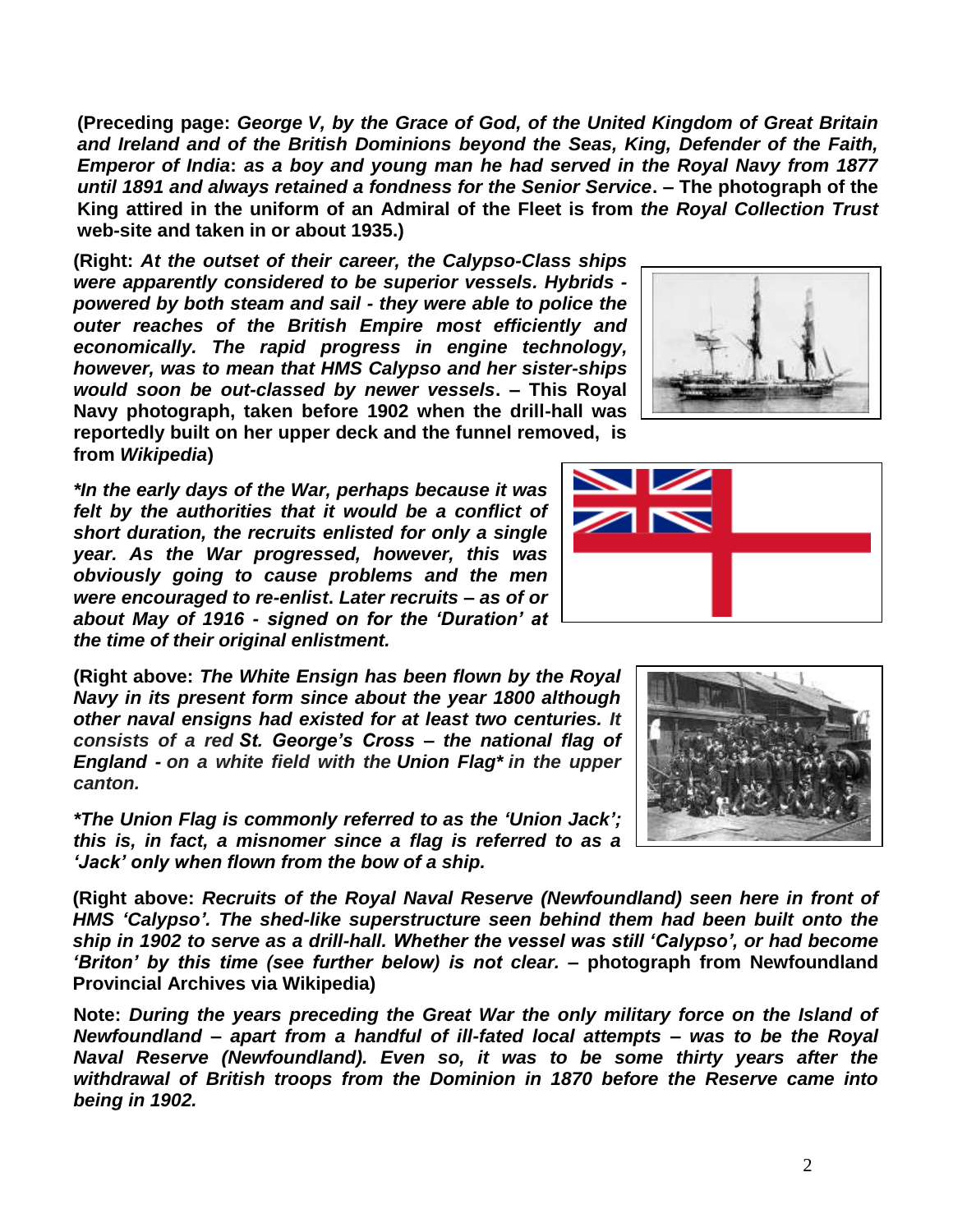*Just fewer than four-hundred men were sought to enroll as seamen – apparently automatically at the rank of Able Seaman - and to present themselves annually in St. John's for five years in order to train for a period of twenty-eight days per annum. Allowed to report at a time of their own choosing, it is perhaps not surprising that these volunteers – mostly fishermen – were to opt to train during the winter months when fishing work was minimal.*

*Expenses were apparently defrayed for the most part by the British (Imperial) Government and an attempt was made to ensure the number of recruits would be kept constantly at a maximum. This practice and policy was then to be continued up until the onset of hostilities some twelve years later.*

*Of course, the purpose of having a reserve force at any time is to provide a trained force ready at any time to serve at a time of need or crisis. Thus in August of 1914, upon the Declaration of War by the government in London, hundreds of those men of the Royal Naval Reserve (Newfoundland) were to make their way to St. John's, from there to take passage overseas to bolster the ranks of the Royal Navy.*

*An elderly vessel, HMS Calypso, having become surplus to the Admiralty's needs, had been provided to the Dominion of Newfoundland by the Royal Navy in 1902 for training purposes. After some debate it was eventually decided that she would be permanently moored in the harbour of the capital, her superstructure reduced, and a wooden shelter built on her upper deck to provide training facilities and living quarters for the prospective naval recruits.* 

**(Right:** *HMS 'Calypso' in full sail. She was to be re-named 'Briton' in 1916 when a new 'Calypso', a modern cruiser, was launched by the Royal Navy***. – Royal Navy photograph of 1898 by courtesy of** *Admiralty House Museum***)**

**Only thirty-five days after having first reported in St. John's – twenty-eight of which to be spent in training\* - and on March 16 having been elevated from the rank of** *Seaman Recruit***, the now-Seaman Pike, one of a draft of seventy naval reservists, departed Newfoundland on March 20 on board the Bowring Brothers' vessel** *Stephano* **for passage to Halifax. From there the sailors were to subsequently traverse the Atlantic on board the ocean-liner** *Orduña***.**

*\*It appears that in many cases, even if the recruit in question had not already previously been with the Royal Naval Reserve, the required twenty-eight day training period, all or partially, was waived by 'Royal Proclamation'.*

**They were not to travel alone from St. John's: 'D' Company of the Newfoundland Regiment was also to make the voyage on its way to Scotland to join the Newfoundland contingent already serving there at Edinburgh Castle.**



**(continued)**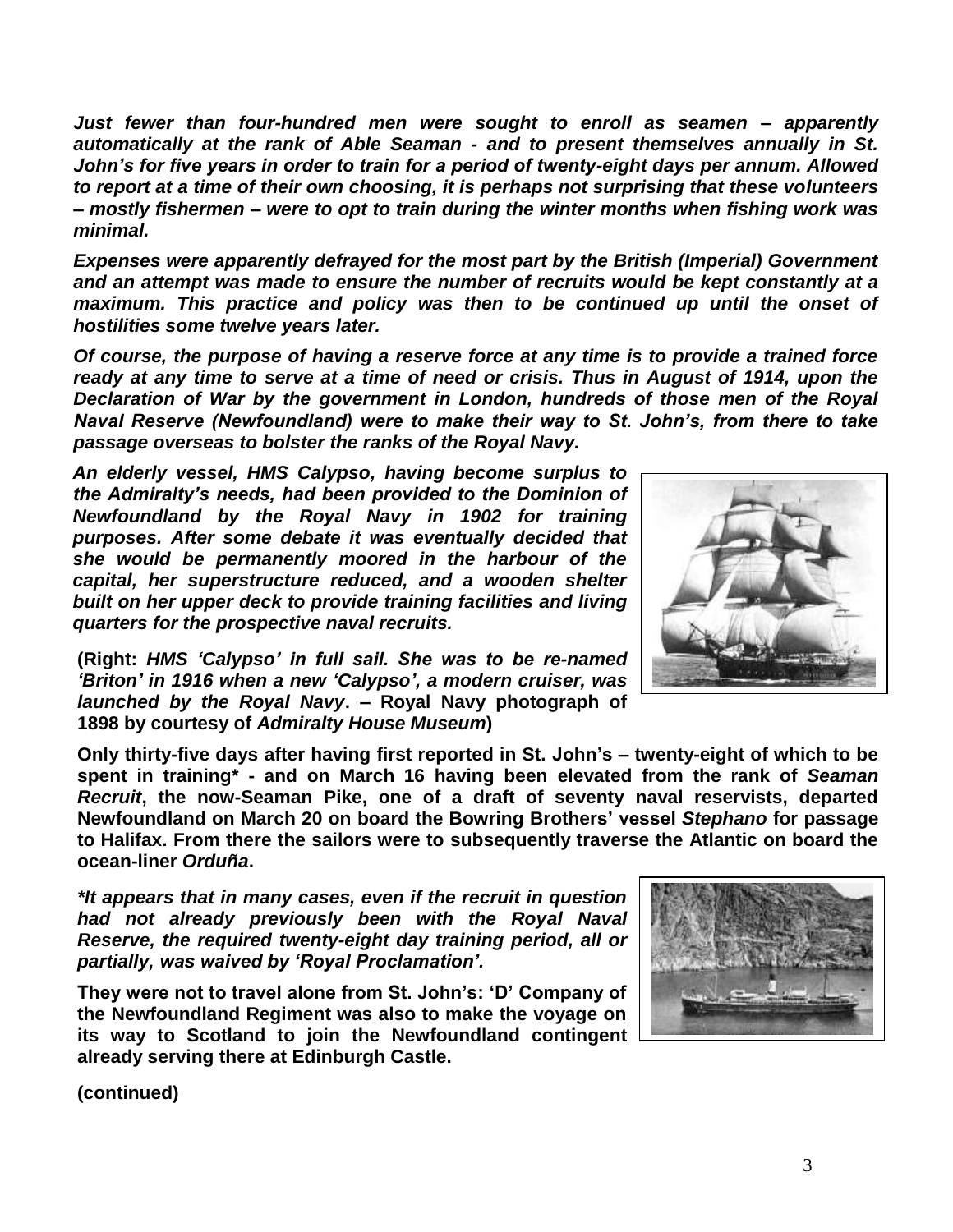**(Preceding page:** *The photograph of 'Stephano' sailing through the Narrows of St. John's Harbour is by courtesy of the Provincial Archives***.)**

**(Right:** *Naval reservists from Newfoundland, during the early days of the Great War, before their departure for the United Kingdom* **- from** *The War Illustrated***)**

**(Right below:** *The recently-built Orduña – the vessel constructed in 1913-1914 - was requisitioned during the Great War for use as an armed merchant cruiser and also as a troop transport.* 

*Twenty years afterwards to be Involved with the unfortunate Jewish refugees in the 'Voyage of the Damned' affair, the vessel was later again to be used as a troopship and an evacuation transport during the conflict of 1939-1945 before being finally laid up in 1950***. – photograph from the Old Ship Picture Galleries web-site)**

**Once having disembarked from** *Orduña* **in the port-city of Liverpool it appears that several of the men were thereupon posted directly to a ship. Others were ordered to proceed to various Royal Navy establishments and thus, likely having journeyed by train, reported to these bases on or about March 30.**





**In the case of Seaman Maxwell Abbott, the destination was to be** *Vivid I.*

**\****The Royal Navy had a disciplinary system which in certain ways differed from civil – and even Army – law; but for it to be employed, a sailor had to be attached to a ship. While at sea, of course, this posed no problem, but when a sailor was performing duties on land that were not associated directly to a particular ship he still had to be held accountable for any untoward behaviour.*

*The Navy's training establishments were for the most part on land: Devonport (although apparently only a shore-base during the Great War), Chatham, and Portsmouth for*  example, were land bases for many thousands of naval personnel, some of who were *permanently stationed there. Thus the practice became to base an elderly or even obsolete ship in the nearby port to be, nominally, the vessel to which this personnel was to be attached. This appears to have been the procedure for the large number of shore bases organized around the coast of the United Kingdom during the Great War.*

*HMS Vivid, the base to which Seaman Abbott had been ordered after his arrival in the United Kingdom from Newfoundland, was not only all the buildings and facilities on shore, but also a small, elderly, nondescript depot ship (originally HMS 'Cukoo', built 1873), to which all the naval personnel was attached and was the name to be emblazoned on the bands of their caps.*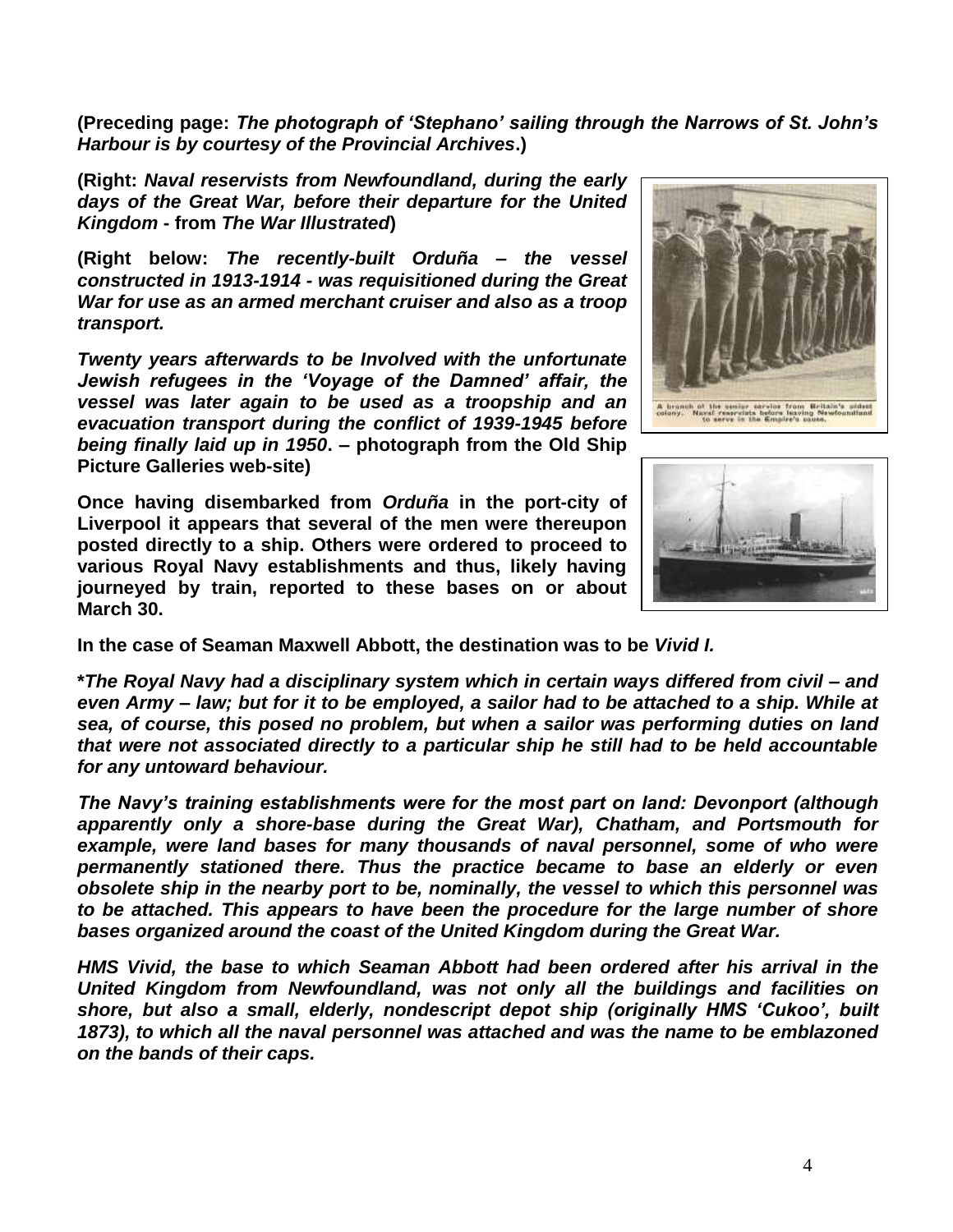**(Right:** *One of the gateways to the once-Royal Navy establishment at Plymouth-Devonport* **– photograph from 2011(?))**

**Seaman Abbott was to serve at** *Vivid I* **from the time of his arrival in the United Kingdom until April 19 of 1915. But it was during this period, on February 16, 1916, it appears that he was transferred to the** *Armed Trawler Section* **as a Deck Hand. And it was also on that date that he was transferred to the Royal Naval Reserve and assigned the number DA 10521.**

**This unfortunately means that as of April 19 of 1916, there appear to be no official records available in Newfoundland of his subsequent doings – although they may be available at Kew or Greenwich or in the National Archives in Great Britain.**

**It was to be a further nine months before he would be recorded again: as going on leave back to Newfoundland\* on board the ill-fated armed merchant cruiser HMS** *Laurentic***.**

*\*While this is not from official sources, it is found on the family memorial which stands in Bonavista (see further below).*

**The ship was to sail from Birkenhead, a port adjacent to Liverpool, on January 23 with a reported fourhundred seventy-five\* persons on board as well as some forty tons of gold to buy munitions in North America.**

**(Right:** *The photograph of 'Laurentic', likely seen here in peace-time as no guns are visible on her decks, is from the Naval-History.net web-site***)**

*\*While it is recorded that 'Laurentic' was carrying no passengers or troops, it should be remembered that some of those on board were returning home on leave.*

**While passing by the north-west coast of Ireland on the morning of January 25, the ship unexpectedly put into the small town of Buncrana in Lough Swilly (pronounced as in** *Loch Ness***) to put ashore several sick crew-members. At five o'clock on that same afternoon she was under way again.**

**She then passed through the protective boom at the entrance to Lough Swilly and gathered speed – it was apparently for her speed that she had been chosen to carry the gold as she could out-run most ships and any U-boat. She was barely three kilometres from the coast when she struck two German mines in quick succession and rapidly began to sink; it complicated matters that after the second explosion there was no power on board and thus no distress signals could be sent.**





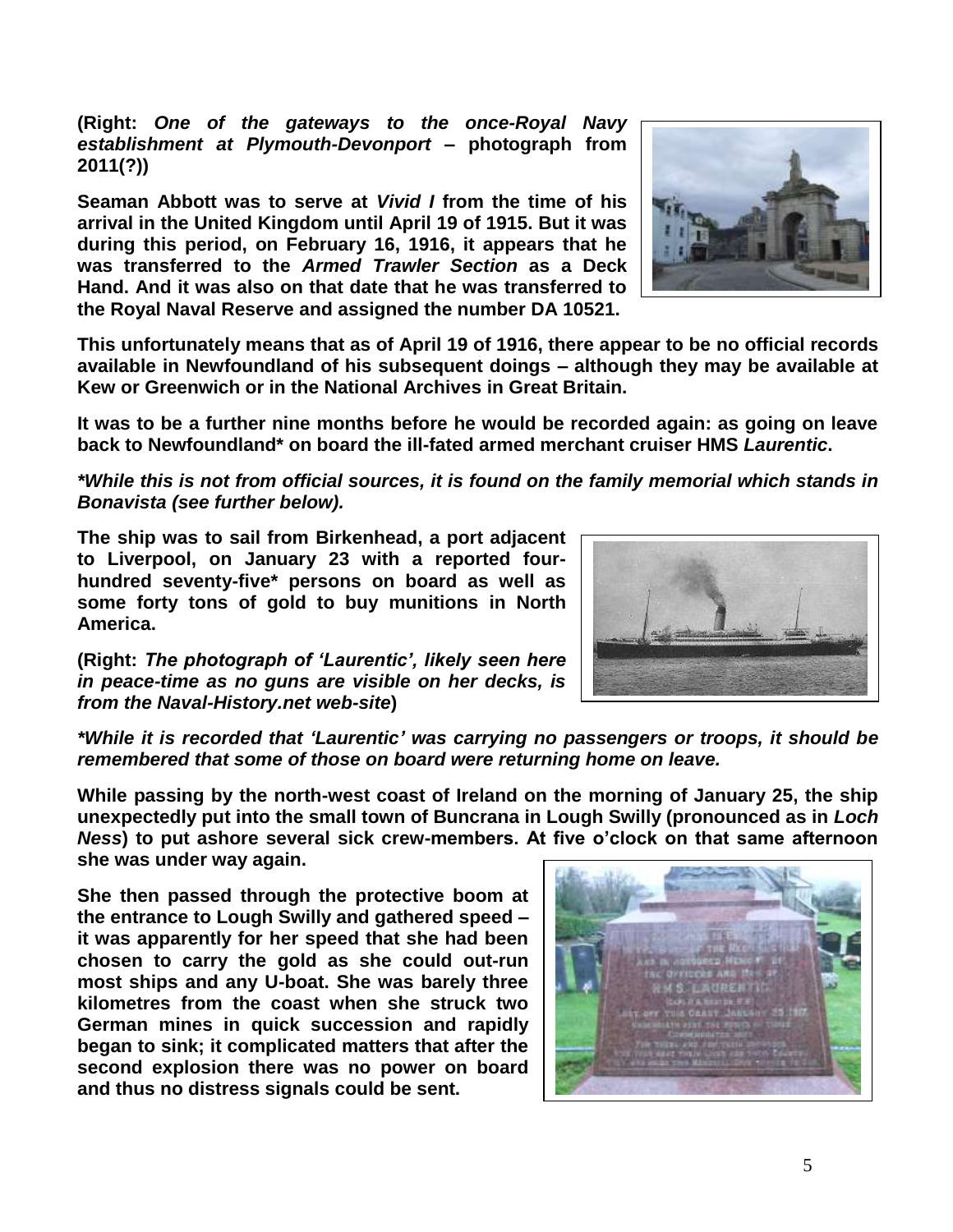**Neither was there much time to lower the life-boats although apparently all on board** *Laurentic***, apart from perhaps some engine-room personnel who were already dead, were able to board them. It was to do them little good.**

**A snow-storm was blowing and most of the men were not clothed to resist it. Any help had to travel the length of the Lough and then through open seas to reach them. Apparently the nearest land could only be reached in the teeth of the gale that was blowing with a temperature reckoned to be at minus twelve degrees, and the boats were filling with water.** 



**And those that eventually managed to land found themselves on the rocky, barren, un-inhabited coast of Donegal.** 

**(Preceding page and right above:** *The Memorial to those who perished on that January 25 of 1916 during the sinking of HMS 'Laurentic'; and the churchyard of St. Mura of the Church of Ireland at Upper Fahan, Ireland, wherein stands the aforesaid Memorial and where many of the dead lie to this day* **– photographs from 2011)** 

**Little wonder, perhaps, that of the four-hundred seventy-five on board** *Laurentic***, three-hundred fifty-four were to die.**

**(Right above:** *The War Memorial in the community of Bonavista honours the sacrifice of Seaman Maxwell Abbott***. – photograph from 2010(?))**

**The son of Roger H. Abbott, fisherman, and of Janet Abbott (also found as** *Jannet***, née** *Mouland***\*) of Bonavista, Newfoundland, he was also brother to Maud-Winnifred, Samuel-Livingstone, Allain-Frayer and to Maggie.**

**\****The couple was married in the community of Bonavista on January 5, 1884.*

**(Right above:** *This family memorial\* to the memory of Seaman (Deck Hand) Maxwell Abbott stands in the United Church grounds in Bonavista.* **– photograph from 2010(?))**

*\*The engraving on the stele shown to the right cites that he managed to reach the shore but was then to be one of the many who would die from exposure. (Although it also incorrectly claims that the vessel had been torpedoed.)*